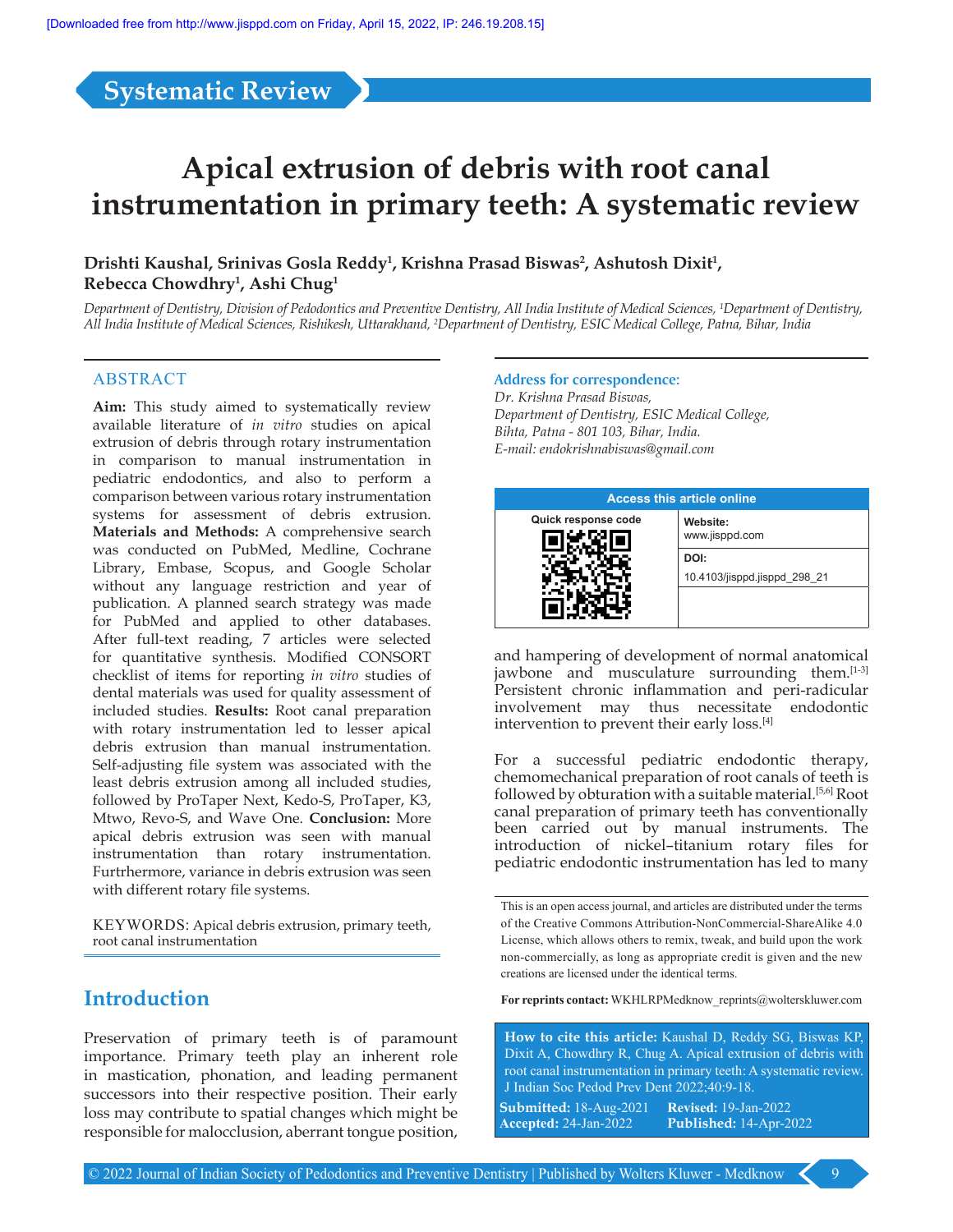benefits including an increased efficiency for shaping and debridement of canals, reduced procedural time, decreased manual fatigue of treating practitioner, decreased chairside time, fatigue of the child, and reduced procedural errors involved with traditional instrumentation.[7‑9]

However, root canal instrumentation leads to unavoidable pushing out of dentinal shavings, necrotic debris, pulpal fragments, microorganisms, and irrigating solutions out of the root canal into the periapical region.[10,11] Primary teeth may be prone to increased debris extrusion due to physiological root resorption leading to enlargement of apex.[12,13] Periapical extrusion of debris after canal instrumentation may trigger undesirable consequences of postoperative pain, inflammation, flare‑ups, delayed healing of periapical tissue, and a possibility of damage to a permanent successor.<sup>[10,11]</sup>

Although mostly all root canal preparation techniques are associated with the risk of debris extrusion, debris extrusion may be controlled by the design of the file system and the technique used for instrumentation.<sup>[14]</sup> For measuring debris extrusion, *in vitro* quantification by Myers and Montgomery method has been found to be one of the most popular methods.[15] Many *in vitro*  studies have been pursued to evaluate debris extrusion by manual as well as rotary file systems in pediatric endodontics; hence, the aim of the present study was to assess and compare the amount of debris extrusion seen with manual instrumentation in comparison to rotary instrumentation while performing pediatric endodontics. Furthermore, comparison of amount of apical debris extrusion by various rotary file systems used for instrumentation of primary teeth was additionally aimed for.

# **Materials and Methods**

The review was carried out by following Preferred Reporting Items for Systematic Review and Meta-Analysis (PRISMA).<sup>[16]</sup> The protocol was registered in the PROSPERO database with registration number CRD42020204614.

#### **Search strategy and selection criteria**

A comprehensive search was conducted for relevant articles on five databases: PubMed, Medline, Cochrane Library, Embase, SCOPUS, and Google Scholar without any restriction of languages and year of publication. A planned search strategy was made for PubMed and then applied to other databases.

One of the search strategies used in PMC was ("root canal preparation"[MeSH Terms] OR("root"[All Fields] AND "canal"[All Fields] AND "preparation"[All Fields]) OR "root canal preparation"[All Fields]) AND ("tooth apex"[MeSH Terms] OR ("tooth"[All Fields] AND "apex"[All Fields]) OR "tooth apex"[All Fields]) AND ("tooth, deciduous"[MeSH Terms]

OR ("tooth"[All Fields] AND "deciduous"[All Fields]) OR "deciduous tooth"[All Fields] OR ("deciduous"[All Fields] AND "tooth"[All Fields])).

Furthermore, another search strategy used in PMC was (apical [All Fields] AND extrusion [All Fields] AND debris [All Fields] AND ("tooth, deciduous" [MeSH Terms] OR ("tooth" [All Fields] AND "deciduous" [All Fields]) OR "deciduous tooth" [All Fields] OR ("primary" [All Fields] AND "teeth" [All Fields]) OR "primary teeth" [All Fields]).

Two authors performed a literature search independently according to this predefined strategy. The titles and abstracts were evaluated for suitability of inclusion in the systematic review, and duplicates were removed by means of EndNote X 8.2 software for Windows (Clarivate Analytics, Philadelphia, PA, USA).

#### **Inclusion and exclusion criteria**

Inclusion criteria for studies were all *in vitro* studies in which pediatric endodontic intervention using rotary or manual instrumentation had been performed on extracted deciduous teeth of human patients of <10 years of age. This systematic review was conducted with a design following the population, intervention, comparison, outcomes, and study design. Studies were included only when they met the following criteria's:

- Population: Children with primary teeth up to 10 years of age
- Intervention: Root canal instrumentation of deciduous teeth with rotary file system
- Control: Manual instrumentation with manual files (k-files, h-files, and any other)
- Outcome: Debris extrusion seen through rotary instrumentation of primary teeth and its comparison with manual file instrumentation was kept as a primary outcome. In addition, a secondary outcome planned for assessment was the comparison of various file systems for debris extrusion if feasible as per the data extracted during the study.

#### **Exclusion criteria**

Studies in other languages and case reports were excluded from this review.

#### **Data extraction**

Search was conducted and studies found relevant were screened for eligibility against inclusion/exclusion criteria. Information and data are applicable to the following parameters: study, study type, journal, sample size, age group, groups, working length, irrigation solution used, method used, tooth type, and analysis used collected from the studies. If some data were missing in any individual study, then the primary authors were contacted to obtain it. From these included studies, comparative assessment and analysis have been provided.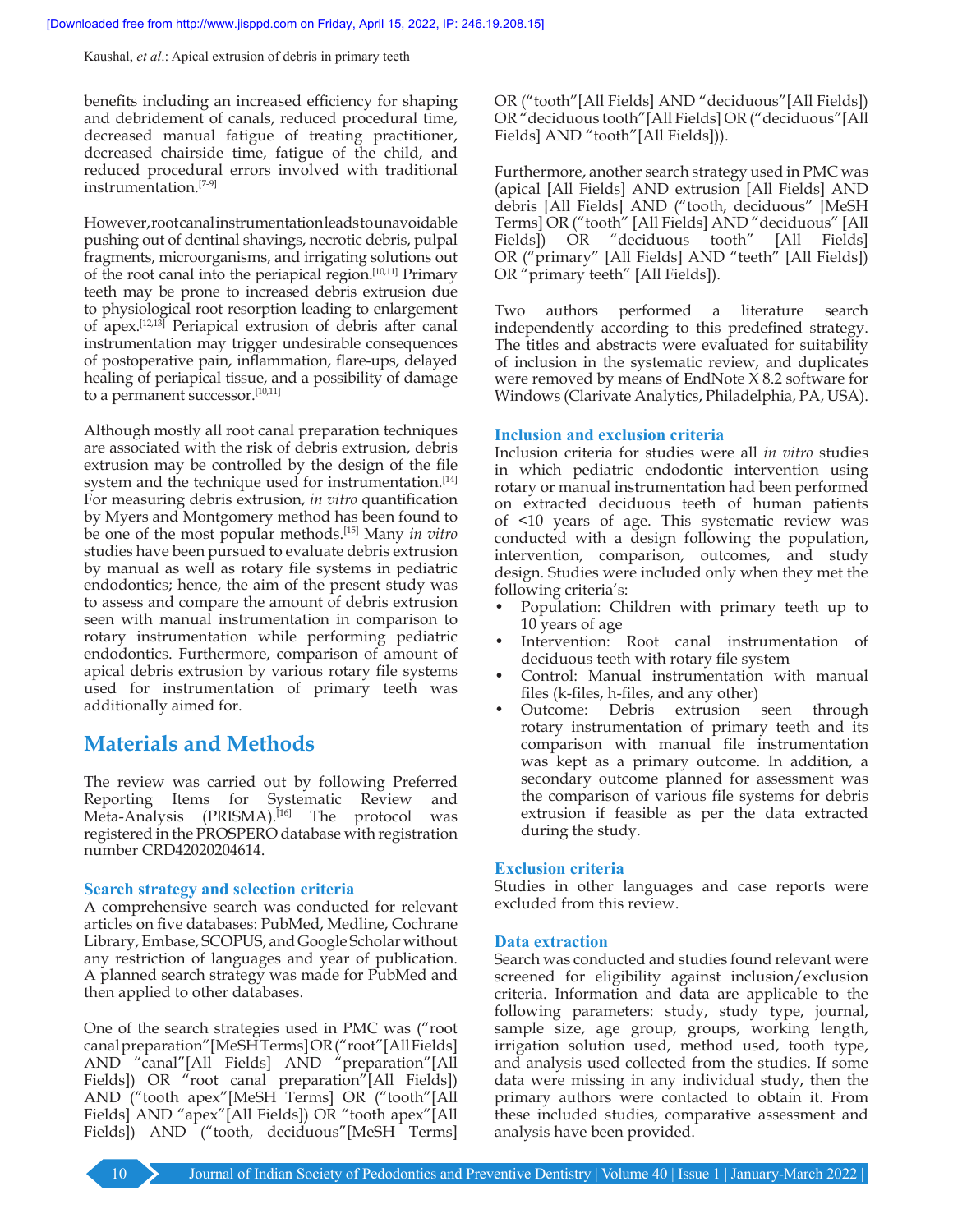#### **Quality assessment**

Quality assessment for the studies was performed using a modified CONSORT checklist of items for reporting *in vitro* studies of dental materials.[17] The checklist for data was assessed by two reviewers, DK and AC, independently. In the event of disagreement, the opinion of AC was taken as final. The items presented in checklist helped in the assessment of standard of reporting in different sections of paper.

# **Results**

#### **Search data**

PRISMA flow diagram summarizing the process of selection of studies is presented in Figure 1. Electronic searches in 5 databases identified 602 publications, and after the removal of duplicates, 530 articles were screened for titles and abstracts, thus providing a total of 9 articles for full‑text reading after exclusion of 521 articles. After full-text reading, 7 articles were finally selected for quantitative synthesis. Two studies were excluded from the study and reasons have been stated in PRISMA chart in Figure 1.

Study characteristics (study, study type, journal, sample size, age group, groups, working length, irrigation solution used, method used, tooth type, and analysis used) were extracted from 7 articles and listed in Table 1. Intercomparison of different file systems is presented in Table 2. The amount of debris extrusion seen with different file systems in each study is mentioned in Table 3. The quality of assessment of each article is presented in Table 4.

#### **General characteristics of selected studies**

A total of 494 extracted teeth of children up to 10 years of age were included in the selected group of studies and were either treated with rotary or manual instrumentation techniques.

In all studies, different types of rotary instrumentation techniques were compared to manual instrumentation techniques for assessing the amount of apical debris extrusion during root canal preparation. One study compared one rotary technique with a manual technique.[21] Three studies compared two different rotary techniques in comparison to manual techniques.[22‑24] Two studies compared three different



**Figure 1:** Preferred Reporting Items for Systematic Review and Meta-Analysis flow diagram for the study selection process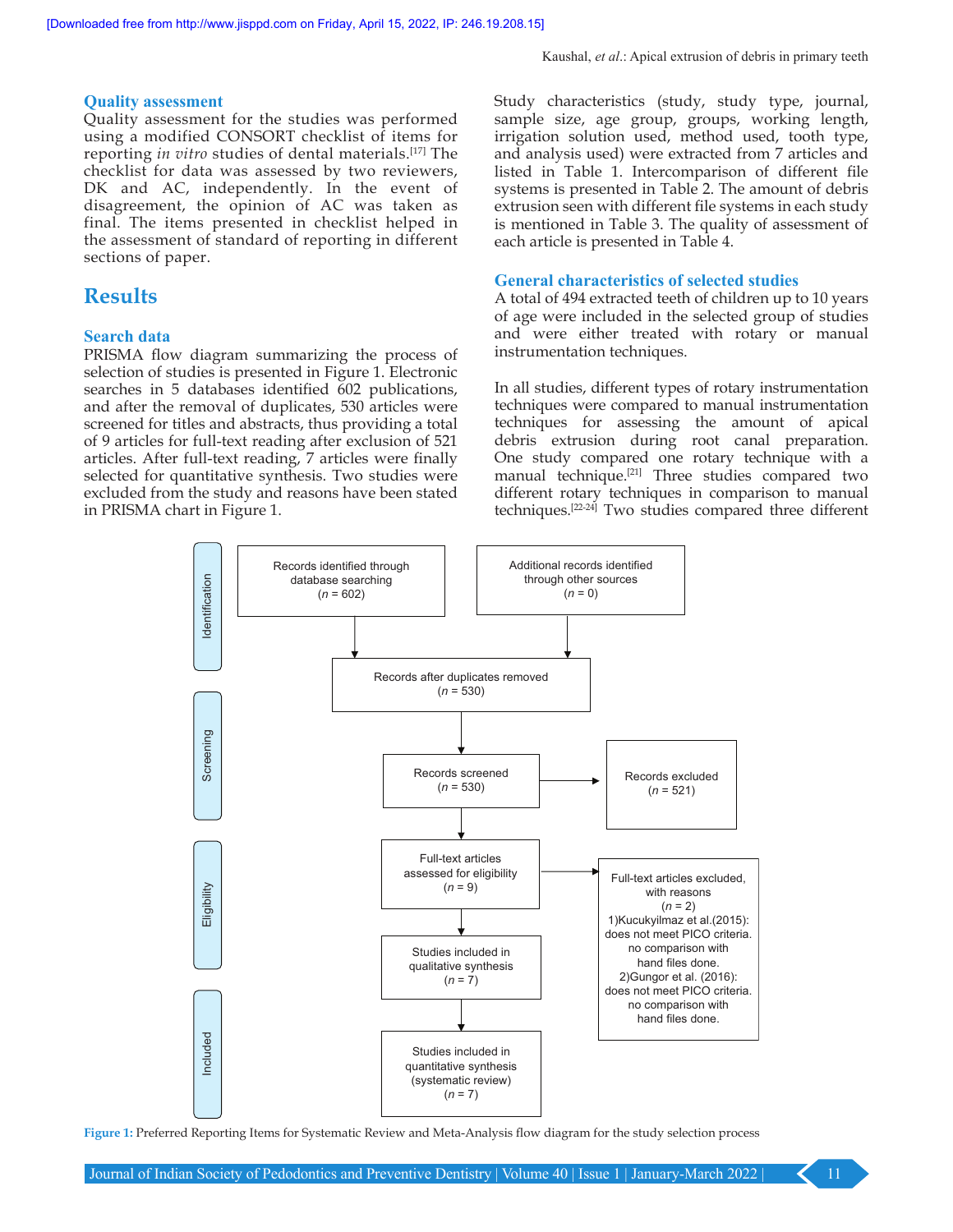|                                                                |               | Table 1: Characteristics of studies evaluated for                   |         |                                                   | systematic review                                                                                                                                                                                                                   |                                |                      |                                                         |                             |                                                    |                                                                                                                                                                                                                                                                                                                                              |
|----------------------------------------------------------------|---------------|---------------------------------------------------------------------|---------|---------------------------------------------------|-------------------------------------------------------------------------------------------------------------------------------------------------------------------------------------------------------------------------------------|--------------------------------|----------------------|---------------------------------------------------------|-----------------------------|----------------------------------------------------|----------------------------------------------------------------------------------------------------------------------------------------------------------------------------------------------------------------------------------------------------------------------------------------------------------------------------------------------|
| Study                                                          | Study<br>type | ournal                                                              | size    | Sample Age group Group<br>(years)                 |                                                                                                                                                                                                                                     | WorkingIrrigant<br>length used |                      | Method<br>used                                          | <b>Tooth type Analysis</b>  | used                                               | Result                                                                                                                                                                                                                                                                                                                                       |
| Topçuog <sup>'</sup><br>$(2016)^{[18]}$<br>lu et al.           | study         | In-vitro International<br>Journal of<br>Pediatric<br>Jentstry       | $60\,$  | $4-6$                                             | (HF group (stainless steel K-file)<br>group<br>Atwo group<br>dno.p<br>LLK<br>Revo-S                                                                                                                                                 | 7                              | Distilled<br>water   | Montgomerymolars<br>Myers and<br>method                 | MandibularOne-way           | <b>ANOVA</b>                                       | and Tukey's Compared to the Mtwo and Revo-S<br>Less debris than Mtwo and<br>HF were associated with<br>Greater debris extrusion<br>Revo-S groups (P<0.05)<br>PTN group extruded<br>post hoc test groups (P<0.05)                                                                                                                             |
| $(2017)^{[11]}$<br>Thakur<br>et al.                            | study         | Dental Practice<br>Contemporary<br>$ln\text{-}vitro$ The Journal of | 120     | mentioned. Group<br>$\stackrel{\text{d}}{\simeq}$ | 3: PTN, Dentsply Tulsa<br>4: SAF, ReDent-Nova,<br>1: HF (K-files)<br>2: PTU files<br>Ra'anana, Israel<br>Group <sup>4</sup><br>Group<br>Group<br>Dental                                                                             | 7                              | Bidistilled<br>water | Montgomerymandibular ANOVA<br>Myers and<br>method       | Primary<br>molars           | One-way                                            | Were associated with maximum amount<br>and Tukey's by PTN then PTU (P<0.05). The samples<br>lesser debris extrusion apically followed<br>SAF were associated with Significantly<br>of debris extrusion among all tested<br>post hoc test instrumented with HF<br>groups (P<0.001)                                                            |
| $(2018)^{[19]}$<br>Buldur<br>et al.                            | study         | Journal of<br>m-vitro European<br>Dentistry<br>Pediatric            | $160\,$ | 5-8                                               | Four subgroups in each group<br>Group 2 - Resorbed teeth<br>Iwo groups; Group 1<br>Jonresorbed teeth<br>b. ProTaper Next<br>d. HF (K-files)<br>a. ProTaper<br>c.SAF                                                                 | 7                              | Bidistilled<br>water | Montgomerymandibular ANOVA<br>Myers and<br>method       | Primary<br>molars<br>second | Bonferroni<br>One-way<br>post hoc<br>t-test<br>and | No statistically significant difference was<br>observed between PTN and SAF (P>0.05)<br>(P<0.05). Regardless of Resorption, PTN<br>The amount of apically extruded debris<br>debris than ProTaper and HF (P<0.05)<br>was significantly less In nonresorbed<br>and SAF extruded significantly less<br>Compared to the resorbed group<br>dnorg |
| Madalena <i>ln-vitro</i> Pesquisa<br>$(2018)^{[20]}$<br>et al. | study         | odontopediatria<br>brasileira em<br>integrada<br>e clinica          | 25      | mentioned (K-files<br>$\frac{1}{2}$               | 1: Manual technique<br>Group 2: Wave one system<br>Group <sup>7</sup>                                                                                                                                                               | $\overline{+}$                 | Sodium               | hypochlorite Montgomery molars<br>Myers and<br>method   | Primary                     | analysis of<br>(ANOVA)<br>One-way<br>variance      | one system presented a Lower mean<br>Although instrumentation with Wave<br>final weight than those instrumented by<br>and Tukey's difference in the amount of extruded debris<br>manual technique, there was no statistical<br>post hoc test by both techniques (P=0.8704)                                                                   |
| $(2019)^{[21]}$<br>Preethy<br>et al.                           | study         | clinical and<br>diagnostic<br>n-vitro ournal of<br>research         | 36      | $4-7$                                             | care Private., Ltd., India)<br>1: Stainless steel hand<br>2: K3 (Sybron Dental,<br>K-files (Dentsply Maillefer,<br>3: Kedo-S (Reeganz<br>Ballaigues, Switzerland)<br>West Collins, CA, USA)<br>Group<br>Group?<br>dental c<br>Group | 7                              | Distilled<br>water   | Montgomerycanines<br>Myers and<br>method                | Primary                     | post hoc test  P=0.000)<br>One-way<br><b>ANOVA</b> | Is more with K-files when compared to<br>and Tukey's K3 and Kedo-S Rotary files (P=0.001,<br>Apical debris extrusion                                                                                                                                                                                                                         |
| Alnassar<br>$(2019)^{[22]}$<br>et al.                          | study         | In-vitro Dental and<br>oroblems<br>medical                          | 48      | mentioned Group<br>$\overline{X}$                 | 2: PTN group<br>3: WO group<br>1: HF (K-file)<br>Group<br>Group                                                                                                                                                                     | $\overline{1}$                 | Distilled<br>water   | Montgomerymandibular analysis of<br>Myers and<br>method | Primary<br>molars           | (ANOVA)<br>One-way<br>variance                     | and Tukey's manual file Group and also between WO<br>Significant differences between PTN and<br>Highest apically extruded debris was<br>post hoc test and manual file group (P<0.05)<br>There were statistically<br>seen with HF group                                                                                                       |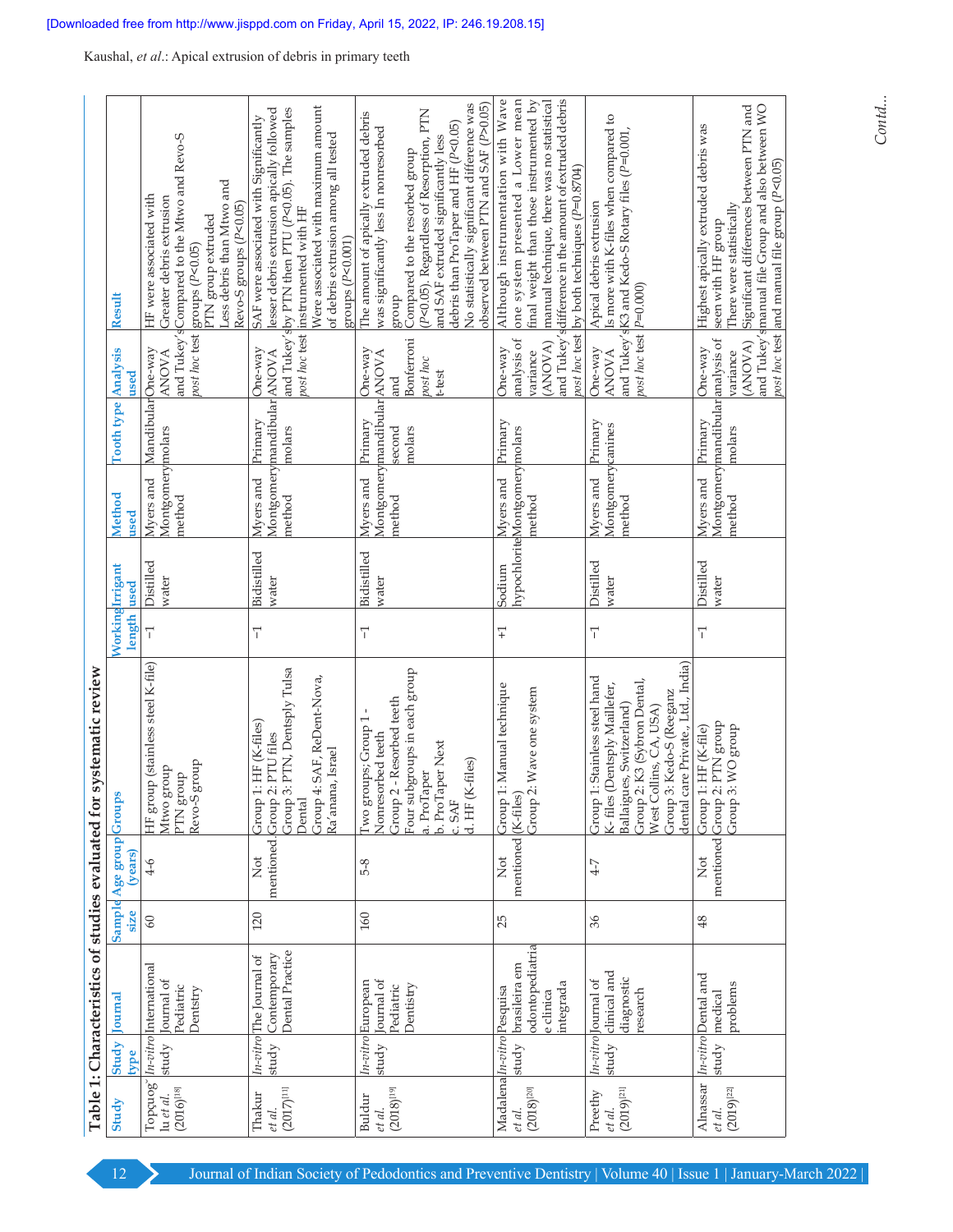| Table 1: Contd                        |                      |                                                |      |                                    |                                                                                                                                                                                                                                                          |                                |                    |                             |                            |      |                                                                                                                                                                                                                                                                               |  |
|---------------------------------------|----------------------|------------------------------------------------|------|------------------------------------|----------------------------------------------------------------------------------------------------------------------------------------------------------------------------------------------------------------------------------------------------------|--------------------------------|--------------------|-----------------------------|----------------------------|------|-------------------------------------------------------------------------------------------------------------------------------------------------------------------------------------------------------------------------------------------------------------------------------|--|
| Study                                 | <b>Study</b> Journal |                                                | size | Sample Age group Groups<br>(years) |                                                                                                                                                                                                                                                          | NorkingIrrigant<br>length used |                    | Method<br>used              | Tooth type Analysis Result | used |                                                                                                                                                                                                                                                                               |  |
| (2019) <sup>[23]</sup> study clinical |                      | Asif et al. In-vitro Contemporary<br>lentistry |      | 5-8                                | Switzerland) including stainless<br>Dental Care Private Ltd., India)<br>Dentsply Maillefer, Ballaigues,<br>Group 3: Kedo-S files (Reeganz<br>Group 2: ProTaper files<br>Group 1: HF (Dentsply<br>Aaillefer, Ballaigues,<br>Switzerland)<br>steel K-files |                                | Distilled<br>water | Montgomerycanines<br>method |                            |      | ANOVA) Extrusion of the Apical debris Compared<br>Myers and Deciduous One-way Instrumentation with Kedo-Srotary files<br>and Tukey'sto instrumentation with ProTaper and<br>analysis of Produced statistically<br>variance Significantly lesser<br>post hoc test [HF (P<0.05) |  |
|                                       |                      |                                                |      |                                    | HF: Hand files, ANOVA: Analysis of variance, PTU: ProTaper universal, SAF: Self-adjusting file, WO: Wave One, PTN: ProTaper Next                                                                                                                         |                                |                    |                             |                            |      |                                                                                                                                                                                                                                                                               |  |

rotary instrumentation techniques in comparison to manual techniques.[11,18] A study subdivided the included teeth into two groups, resorbed and nonresorbed before further subdividing them into four subgroups which compared three different rotary instrumentation techniques in comparison to manual techniques.[20]

#### **Rotary instrumentation technique versus manual technique**

All seven studies included in the review evaluated the amount of debris extrusion seen with rotary technique and manual technique in primary teeth, out of which six studies with a higher certainty of evidence assessed that more debris extrusion was seen with manual instrumentation of canals in comparison to rotary instrumentation, as shown in Table 1.

#### **Intercomparison of various file systems for debris extrusion**

On comparing all seven included studies, the amount of debris extrusion was least with self‑adjusting file (SAF) followed by ProTaper Next, Kedo‑S, ProTaper, K3, Mtwo, Revo‑S, and Wave One in ascending order as observed in Tables 2 and 3. SAF was found to have the least association with debris extrusion among all files used for canal preparation, and Wave One was associated with maximum debris extrusion.

#### **Quality assessment of selected articles**

The selected articles were subjected to quality assessment using the modified CONSORT checklist of items for reporting *in vitro* studies of dental materials, presented in Table 4. It was observed that all included articles reported a structured summary, introduction with specific objective and hypothesis. Three studies did not clarify how the sample size was determined, only one study explained the method to generate random allocation sequence, all studies presented the statistical methods used to compare groups for primary and secondary outcomes and presented results in detail, but none of the study assessed estimate based on confidence interval. Six articles presented a very structured discussion along with highlighting limitations of the trial, any source of bias, imprecision or multiplicity of analysis.

#### **Meta‑analysis**

Due to high heterogeneity between different categories of rotary file instrumentation used for instrumentation in comparison to manual instrumentation, a meta‑analysis among selected studies was not considered.

# **Discussion**

This review is based on the quantitative synthesis provided by seven clinical trials that assessed the apical extrusion of debris in primary teeth with rotary instrumentation in comparison to manual instrumentation. Limitations of the present review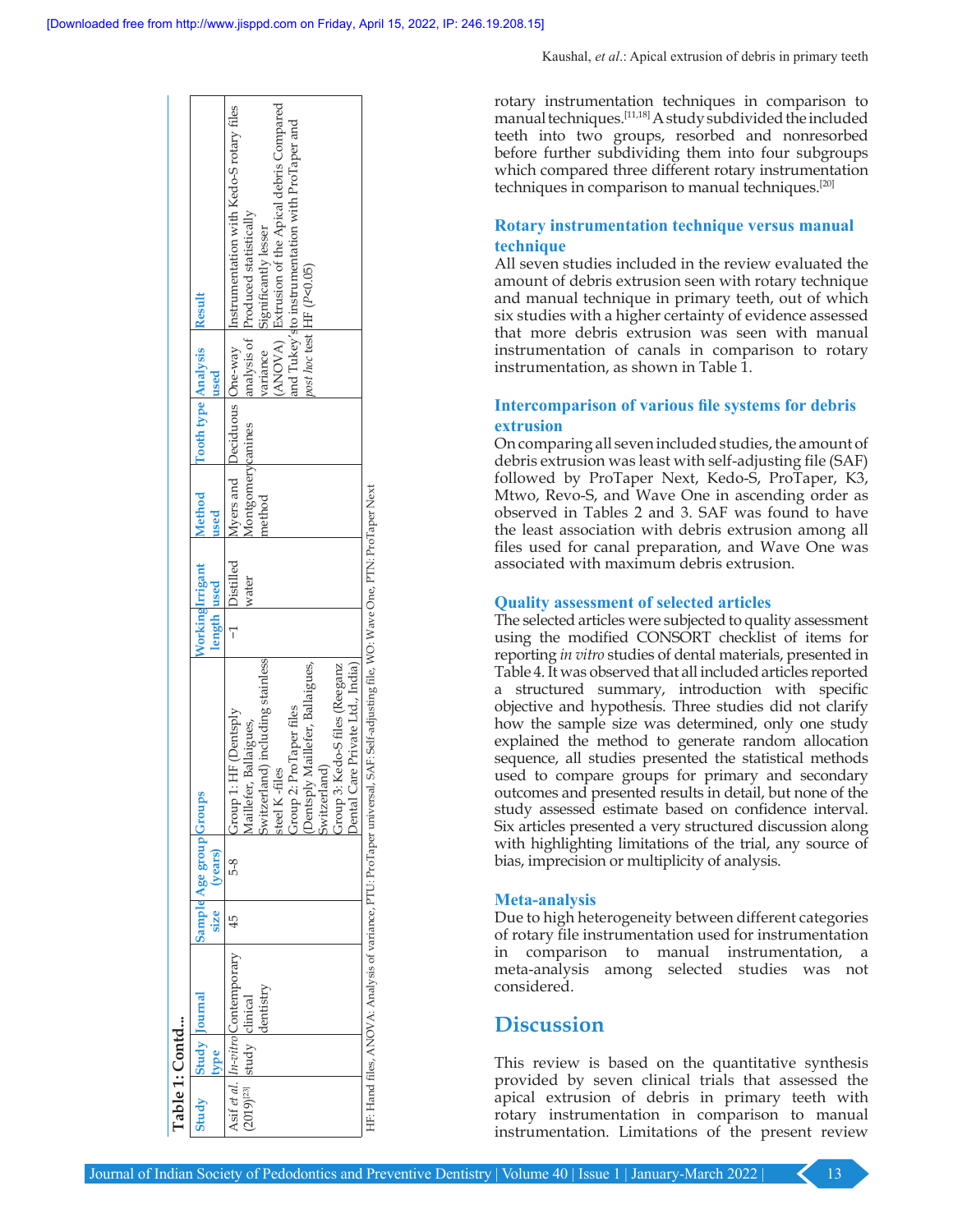|                                         |                      |                                                             |                              |                      |                                                                                                                                                                                                                           |                                           | Table 2: Inter-group comparison of different file systems used in articles included for systematic review                                                                                  |
|-----------------------------------------|----------------------|-------------------------------------------------------------|------------------------------|----------------------|---------------------------------------------------------------------------------------------------------------------------------------------------------------------------------------------------------------------------|-------------------------------------------|--------------------------------------------------------------------------------------------------------------------------------------------------------------------------------------------|
| <b>Study</b>                            | <b>Study</b><br>type | <b>Journal</b>                                              | <b>Sample</b><br><b>Size</b> | Age group<br>(years) | <b>Groups</b>                                                                                                                                                                                                             | <b>Tooth type</b>                         | <b>Result</b>                                                                                                                                                                              |
| Topçuog<br>lu et al.<br>$(2016)^{[18]}$ | In-vitro<br>study    | International<br>Journal of<br>Paediatric<br>Dentistry      | 60                           | $4-6$                | HF group (Stainless steel<br>K-file)<br>Mtwo group<br>PTN group<br>Revo-S group                                                                                                                                           | Primary<br>first<br>mandibular<br>molars  | PTN group extruded lesser debris than<br>Mtwo and Revo-S Groups (P<0.05)<br>However, the difference.<br>Between the Mtwo and Revo-S groups<br>was not significant statistically $(P>0.05)$ |
| Thakur<br>et al.<br>$(2017)^{[11]}$     | In-vitro<br>study    | The Journal of<br>Contemporary<br>Dental<br>Practice        | 120                          | Not<br>mentioned     | Group 1: HF (K-file)<br>Group 2: PTU file<br>Group 3: PTN file<br>Group 4: SAF                                                                                                                                            | Primary<br>mandibular<br>molars           | Samples instrumented with SAF<br>Were significantly associated with less<br>debris extrusion<br>Followed by PTN, and then PTU $(P<0.05)$                                                   |
| Buldur<br>et al.<br>$(2018)^{[19]}$     | In-vitro<br>study    | European<br>Journal of<br>Pediatric<br>Dentistry            | 160                          | $5 - 8$              | Two groups; Group 1 -<br>nonresorbed teeth $(n=80)$<br>Group 2 - Resorbed teeth<br>$(n=80)$<br>Four subgroups in each<br>group<br>a. ProTaper $(n=20)$<br>b. PTN $(n=20)$<br>c. SAF $(n=20)$<br>d. HF (K-File) $(n=20)$ . | Primary<br>mandibular<br>second<br>molars | No statistically significant difference was<br>observed<br>Between PTN and SAF in the amount of<br>extruded apical debris (P>0.05)                                                         |
| Preethy<br>et al.<br>$(2019)^{[21]}$    | In-vitro<br>study    | <b>Journal</b> of<br>Clinical and<br>Diagnostic<br>Research | 36                           | $4 - 7$              | Group 1: Stainless steel<br>hand K-files<br>Group 2: K3 Files<br>Group 3: Kedo-S files                                                                                                                                    | Primary<br>canines                        | There was no statistically significant<br>difference between K3 and Kedo-S<br>rotary files ( $P=0.069$ ) in apical extrusion<br>of debris                                                  |
| Alnassar<br>et al.<br>$(2019)^{[22]}$   | In-vitro<br>study    | Dental and<br>Medical<br>problems                           | 48                           | Not<br>mentioned     | Group 1: HF (K-file)<br>Group 2: PTN group<br>Group 3: WO group                                                                                                                                                           | Primary<br>mandibular<br>molars           | No statistically significant difference in the<br>extruded debris was observed between the<br>PTN and WO groups $(P>0.05)$                                                                 |
| Asif et al.<br>$(2019)^{[23]}$          | In-vitro<br>study    | Contemporary<br>Clinical<br>Dentistry                       | 45                           | $5-8$                | Group 1: HF (Stainless<br>steel K -files)<br>Group 2: ProTaper files<br>Group 3: Kedo-S files                                                                                                                             | Deciduous<br>canines                      | Instrumentation with Kedo-S rotary files<br>significantly resulted in<br>Lesser apical extrusion of debris<br>Compared to ProTaper instrumentation<br>(P<0.05)                             |

|  |  | Table 2: Inter-group comparison of different file systems used in articles included for systematic review |
|--|--|-----------------------------------------------------------------------------------------------------------|
|  |  |                                                                                                           |

PTU: ProTaper universal, WO: Wave one, PTN: ProTaper next, SAF: Self adjusting file, HF: Hand files

were inclusion of studies reported in the English language, case reports, and lack of randomized clinical trials on the present topic.

Several methodologies have been developed for the quantification of apically extruded debris. Six out of the seven articles included in this review used the Myers and Montgomery method. The Myers and Montgomery method has better advantages over other quantification methods as it allows for separate quantification of debris and irrigant extrusion and has also been stated to be the most used method in dental literature.[15,24] Despite several advantages of the Myers and Montgomery method, a few drawbacks associated with it are lack of an apical barrier formation, sensitivity of the analytical balance used, and exposure to moisture leading to hydration of debris.

Standardization of apical foramen, by assuring a working length of <1 mm from the apical foramen, significantly reduced the amount of apically extruded debris.[25,26] Six *in vitro* studies included in the present review established this working length except for one which established its patency 1 mm beyond apical foramen and also substantiated it by stating that lesser debris extrusion was observed on instrumenting 1 mm beyond apex despite causing patent discomfort

and an additionally associated risk of damage to the permanent tooth germ.[25,27]

Distilled water was preferred for irrigation of canals in most of the studies, as it avoids any factors that may add to increasing the weight of apically extruded debris.[15]

The amount of debris extrusion seen with rotary instrumentation was observed to be higher than manual instrumentation in primary teeth. Rotary instrumentation of the canal may lead to an early coronal flaring with the crown down technique increasing guidance of debris towards canal orifice through its rotational motion than pushing it apically, as seen with quarter pull motion used with manual K-file instrumentation, contributing to apical piston formation and debris extrusion.<sup>[27,28]</sup> Furthermore, smaller taper of K-files (0.02%) and lesser space availability in apical region contribute to it.<sup>[29,30]</sup>

Various factors influence the apical extrusion of debris during instrumentation. Majorly, each file system has a unique cross-sectional design and kinematics, which influence the amount of debris extruded. ProTaper Next has a rectangular cross-section with a unique design with offset center of mass and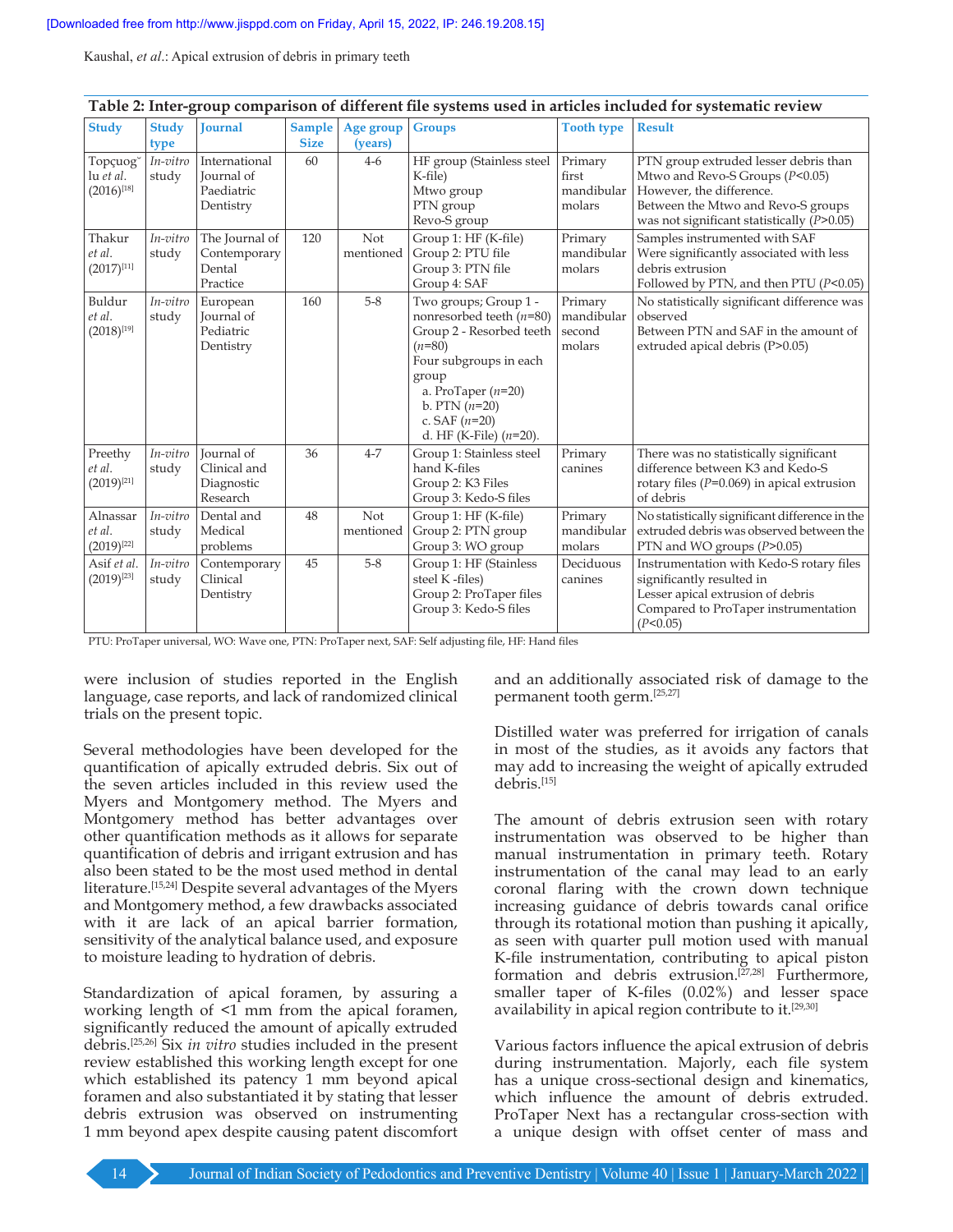| Table 3: Amount of debris extrusion with different file systems in each study |                 |            |    |                      |             |    |                  |                 |                      |                      |                 |             |                |            |
|-------------------------------------------------------------------------------|-----------------|------------|----|----------------------|-------------|----|------------------|-----------------|----------------------|----------------------|-----------------|-------------|----------------|------------|
| <b>Study (debris</b>                                                          | Ë               |            |    |                      | PTN         |    |                  |                 | ProTaper file system |                      |                 |             | Kedo-S system  |            |
| z<br>extrusion)                                                               | <b>Mean</b>     | <b>GS</b>  |    | z                    | <b>Mean</b> |    | <b>GS</b>        | z               | <b>Mean</b>          | <b>G</b>             | z               | <b>Mean</b> |                | <b>G</b>   |
| 15<br>Topcuoglu et al. (2016)                                                 | 0.00261         | 0.00065    |    | 15                   | 0.00085     |    | 0.00037          |                 |                      |                      |                 |             |                |            |
| $30\,$<br>Thakur et al. (2017)                                                | 0.00133         | 0.00012    |    | $30\,$               | 0.00052     |    | 0.00008          | $30\,$          | 0.00109              | 0.00005              |                 |             |                |            |
| $\overline{20}$<br>Buldur et al. (2018)<br>Nonresorbed                        | 0.001112        | 0.000203   |    | $20\,$               | 0.000581    |    | 0.000254         | $20\,$          | 0.001224             | 0.000627             |                 |             |                |            |
| $\overline{c}$<br>Buldur et al. (2018)<br>Resorbed                            | 0.001601        | 0.000592   |    | $\overline{20}$      | 0.000705    |    | 0.000286         | $\overline{20}$ | 0.001561             | 0.000606             |                 |             |                |            |
| $12$<br>Madalena et al. (2018)                                                | 0.0204          | 0.0239     |    |                      |             |    |                  |                 |                      |                      |                 |             |                |            |
| 12<br>Preethy NA et al. (2019)                                                | 0.0018893       | 0.00068844 |    |                      |             |    |                  |                 |                      |                      | $\Box$          | 0.0007627   |                | 0.00024159 |
| 16<br>Alnassar et al. (2019)                                                  | 0.00379         | 0.00039    |    | 16                   | 0.00262     |    | 0.00030          |                 |                      |                      |                 |             |                |            |
| 15<br>Asif et al. (2020)                                                      | 0.0018893       | 0.00068844 |    |                      |             |    |                  | 15              | 0.0014467            | 0.00033245           | $\overline{15}$ | 0.0007267   |                | 0.00024159 |
| Study (debris extrusion)                                                      | <b>SAFfiles</b> |            |    | Wave one shape files |             |    | Mtwo file system |                 |                      | Revo - S file system |                 |             | K3 file system |            |
| z                                                                             | <b>Mean</b>     | <b>GS</b>  | z  | Mean                 | <b>GS</b>   | z  | <b>Mean</b>      | G <sub>S</sub>  | <b>Mean</b><br>z     | <b>GS</b>            |                 | z           | <b>Mean</b>    | <b>G</b>   |
| Topcuoglu et al. (2016)                                                       |                 |            |    |                      |             | 15 | 0.00148          | 0.00059         | $0.00167\,$<br>15    | 0.00046              |                 |             |                |            |
| 30<br>Thakur et al. (2017)                                                    | 0.00026         | 0.00004    |    |                      |             |    |                  |                 |                      |                      |                 |             |                |            |
| $\overline{20}$<br>Buldur et al. (2018)<br>Nonresorbed                        | 0.00065         | 0.000271   |    |                      |             |    |                  |                 |                      |                      |                 |             |                |            |
| $20\,$<br>Buldur et al. (2018)<br>Resorbed                                    | 0.000821        | 0.000335   |    |                      |             |    |                  |                 |                      |                      |                 |             |                |            |
| Madalena et al. (2018)                                                        |                 |            | 13 | 0.0255               | 0.0230      |    |                  |                 |                      |                      |                 |             |                |            |
| Preethy NA et al. (2019)                                                      |                 |            |    |                      |             |    |                  |                 |                      |                      |                 | 12          | 0.0011500      | 0.00049162 |
| Alnassar et al. (2019)                                                        |                 |            | 16 | 0.00242              | 0.00033     |    |                  |                 |                      |                      |                 |             |                |            |
| Asif et al. (2020)                                                            |                 |            |    |                      |             |    |                  |                 |                      |                      |                 |             |                |            |

| Study (debris extrusion)                                              |                 | <b>SAFfiles</b> |          |                | Wave one shape files |                        |                 | Mtwo file system |                         |    | Revo-Sfile system |                        |                 | K3 file system       |                       |
|-----------------------------------------------------------------------|-----------------|-----------------|----------|----------------|----------------------|------------------------|-----------------|------------------|-------------------------|----|-------------------|------------------------|-----------------|----------------------|-----------------------|
|                                                                       |                 | <b>Mean</b>     | SD       |                | Mean                 | $\overline{\text{3D}}$ | $\mathbf{u}$    | Mean             | $\overline{\mathbf{d}}$ |    | Mean              | $\overline{\text{3D}}$ |                 | <b>Mean</b>          | $\overline{\text{3}}$ |
| Topcuoglu et al. (2016)                                               |                 |                 |          |                |                      |                        | $\overline{15}$ | 0.00148          | 0.00059                 | 15 | 0.00167           | 0.00046                |                 |                      |                       |
| Thakur et al. (2017)                                                  | 30              | 0.00026         | 0.00004  |                |                      |                        |                 |                  |                         |    |                   |                        |                 |                      |                       |
| Buldur et al. (2018)<br>Nonresorbed                                   | $\overline{20}$ | 0.00065         | 0.000271 |                |                      |                        |                 |                  |                         |    |                   |                        |                 |                      |                       |
| Buldur et al. (2018)<br>Resorbed                                      | $\approx$       | 0.000821        | 0.000335 |                |                      |                        |                 |                  |                         |    |                   |                        |                 |                      |                       |
| Madalena <i>et al</i> . (2018)                                        |                 |                 |          | 13             | 0.0255               | 0.0230                 |                 |                  |                         |    |                   |                        |                 |                      |                       |
| Preethy NA et al. (2019)                                              |                 |                 |          |                |                      |                        |                 |                  |                         |    |                   |                        | $\overline{12}$ | 0.0011500 0.00049162 |                       |
| Alnassar <i>et al.</i> (2019)                                         |                 |                 |          | $\frac{1}{6}$  | $0.00242$ 0.00033    |                        |                 |                  |                         |    |                   |                        |                 |                      |                       |
| Asif et al. (2020)                                                    |                 |                 |          |                |                      |                        |                 |                  |                         |    |                   |                        |                 |                      |                       |
| 5D: Standard deviation, SAF: Self-adjusting file, PTN: ProTaper next. |                 |                 |          | HF: Hand files |                      |                        |                 |                  |                         |    |                   |                        |                 |                      |                       |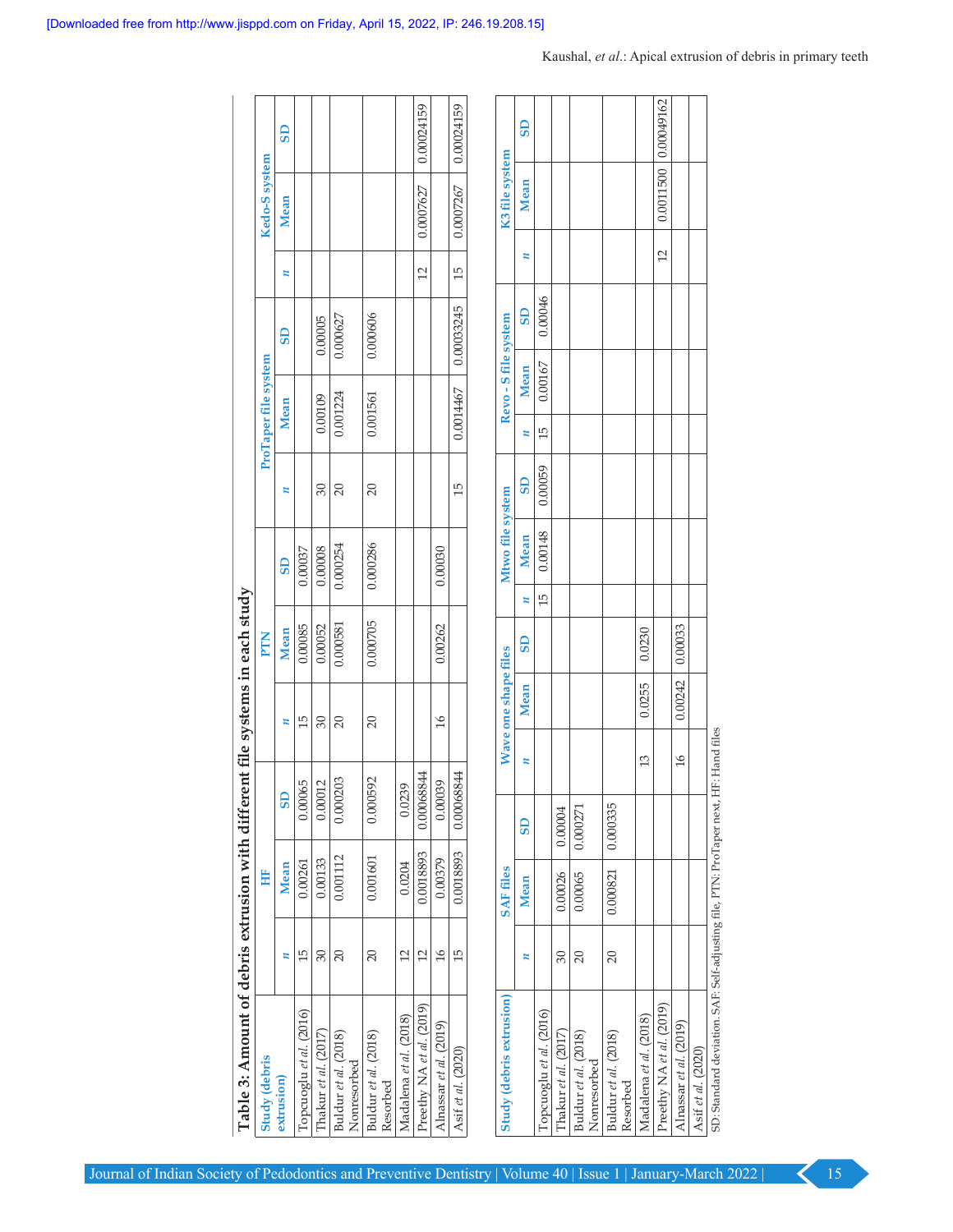| <b>Reference</b>                      | <b>Abstract</b> | <b>Introduction</b> | <b>Introduction</b> | <b>Methods</b>      | <b>Methods</b> | <b>Methods</b>        | <b>Methods</b>                                     | <b>Methods</b>                   |
|---------------------------------------|-----------------|---------------------|---------------------|---------------------|----------------|-----------------------|----------------------------------------------------|----------------------------------|
|                                       |                 | <b>Background</b>   | <b>Objectives</b>   | <b>Intervention</b> | Outcome        | Sample<br><b>Size</b> | <b>Randomization</b><br><b>Sequence generation</b> | <b>Allocation</b><br>concealment |
| Topcuoglu et al. (2016) <sup>18</sup> | Yes             | Yes                 | Yes                 | Yes                 | Yes            | Yes                   | No.                                                | N <sub>o</sub>                   |
| Thakur et al. (2017) <sup>11</sup>    | Yes             | Yes                 | Yes                 | Yes                 | Yes            | No.                   | No                                                 | No                               |
| Buldur et al. (2018) <sup>19</sup>    | Yes             | Yes                 | Yes                 | Yes                 | Yes            | Yes                   | No.                                                | No                               |
| Madalena et al. (2018) <sup>20</sup>  | Yes             | Yes                 | Yes                 | Yes                 | Yes            | N <sub>o</sub>        | Yes                                                | No                               |
| Preethy <i>et al.</i> $(2019)^{21}$   | Yes             | Yes                 | Yes                 | Yes                 | Yes            | Yes                   | No                                                 | No                               |
| Alnassar et al. (2019) <sup>22</sup>  | Yes             | Yes                 | Yes                 | Yes                 | Yes            | N <sub>o</sub>        | No.                                                | No                               |
| Asif et al. (2020) <sup>23</sup>      | Yes             | Yes                 | Yes                 | Yes                 | Yes            | Yes                   | No                                                 | No                               |

| Table 4: Quality assessment of the selected articles according to the modified CONSORT checklist of items |  |
|-----------------------------------------------------------------------------------------------------------|--|
| for reporting <i>in vitro</i> studies of dental materials                                                 |  |

| <b>Reference</b>                     | <b>Methods</b><br>Implementation | <b>Methods</b><br><b>Blinding</b> | <b>Methods</b><br><b>Statistical</b><br>methods | <b>Results</b><br><b>Outcomes</b> | <b>Results</b><br><b>Estimation</b> | <b>Discussion</b><br><b>Limitations</b> | <b>Other</b><br>information<br><b>Funding</b> | <b>Other</b><br>information<br><b>Protocol</b> |
|--------------------------------------|----------------------------------|-----------------------------------|-------------------------------------------------|-----------------------------------|-------------------------------------|-----------------------------------------|-----------------------------------------------|------------------------------------------------|
| Topcuoglu et al. $(2016)^{18}$       | No                               | Yes                               | Yes                                             | Yes                               | N <sub>o</sub>                      | Yes                                     | N <sub>o</sub>                                | N <sub>o</sub>                                 |
| Thakur et al. (2017) <sup>11</sup>   | No                               | Yes                               | Yes                                             | Yes                               | No                                  | Yes                                     | N <sub>o</sub>                                | Yes                                            |
| Buldur et al. (2018) <sup>19</sup>   | No                               | Yes                               | Yes                                             | Yes                               | No                                  | Yes                                     | N <sub>o</sub>                                | Yes                                            |
| Madalena et al. (2018) <sup>20</sup> | No                               | No                                | Yes                                             | Yes                               | No                                  | N <sub>o</sub>                          | N <sub>0</sub>                                | Yes                                            |
| Preethy <i>et al.</i> $(2019)^{21}$  | No                               | Yes                               | Yes                                             | Yes                               | N <sub>o</sub>                      | Yes                                     | No                                            | Yes                                            |
| Alnassar et al. $(2019)^{22}$        | No                               | Yes                               | Yes                                             | Yes                               | N <sub>o</sub>                      | Yes                                     | N <sub>0</sub>                                | Yes                                            |
| Asif <i>et al.</i> $(2020)^{23}$     | No                               | Yes                               | Yes                                             | Yes                               | N <sub>o</sub>                      | Yes                                     | No                                            | Yes                                            |

rotation, ProTaper Universal has a convex triangular cross‑section and multiple files of increasing tapers over flutes, and a noncutting safety tip.[19] SAF is a single file system with a hollow design which lacks a metal core and instead has an abrasive surface operated with an in and out vibratory motion.[31] Wave One system has a convex triangular cross-section which works with reciprocal movements.<sup>[32]</sup> Kedo-S files have a triangular cross‑section, negative rake angle, noncutting tip, and variable taper.[33] Mtwo files have an S‑shaped cross‑section. Revo‑S has an asymmetrical cross-section.<sup>[18]</sup> K3 files have an asymmetric cross‑section with unequal land width and flute width and depth.[34]

ProTaper Next was observed to extrude lesser apical debris than Mtwo and Revo‑S due to its cross‑sectional space which allows debris to travel towards coronal direction and avoids packing of debris laterally as compared to other files with centered mass and axis of rotation. Furthermore, lesser number of files for instrumentation in this file group was thought to be contributory for lesser extrusion.<sup>[18]</sup> The efficacy of SAF was found to be better than ProTaper Next due to their hollow nature, allowing continuous irrigation and pushing out of debris from canal orifice.[19] Studies also stated that in the apical portion of canal, more than 38% of canal cross‑section is free for backflow of debris and irrigants.[11,35] Wave One and ProTaper Next file group also reported no statistically significant difference in the amount of debris extrusion.[22] No significant difference in efficacy of K3 system and Kedo‑S file system was observed as both are single file system.[21] Kedo‑S files were stated to be better and extruded less apical debris in comparison to ProTaper universal files as

Kedo-S is a single file system whereas ProTaper is a sequential filing system.[23]

As per the present study observations, the amount of debris extrusion was least with SAF in measured fractions followed by ProTaper Next, Kedo‑S, ProTaper, K3 Mtwo, Revo-S, and Wave One in ascending order. SAF was found to have the least association with debris extrusion among all files used for canal preparation and Wave One was inadvertently associated with maximum debris extrusion.

The present study demonstrated that apical extrusion of debris during root canal preparation from any file system is inevitable. However, manual instrumentation of root canals of primary teeth leads to a greater amount of apical debris extrusion than rotary instrumentation. Furthermore, different rotary instruments for root canal preparation are responsible for variation in amount of debris extrusion since apical extrusion of debris is inevitable in primary teeth due to resorption of roots during eruption of permanent successors leading to an increased apical patency, careful evaluation of file system being used for root canal preparation may prevent postoperative complications such as pain, delayed periapical healing, mid‑treatment flare‑ups, or damage to permanent tooth buds.[10,11]

# **Conclusion**

The review found evidence that the use of rotary instrumentation techniques achieves lesser debris extrusion apically than manual instrumentation technique in primary teeth. A coherent conclusion from all articles revealed that rotary instrumentation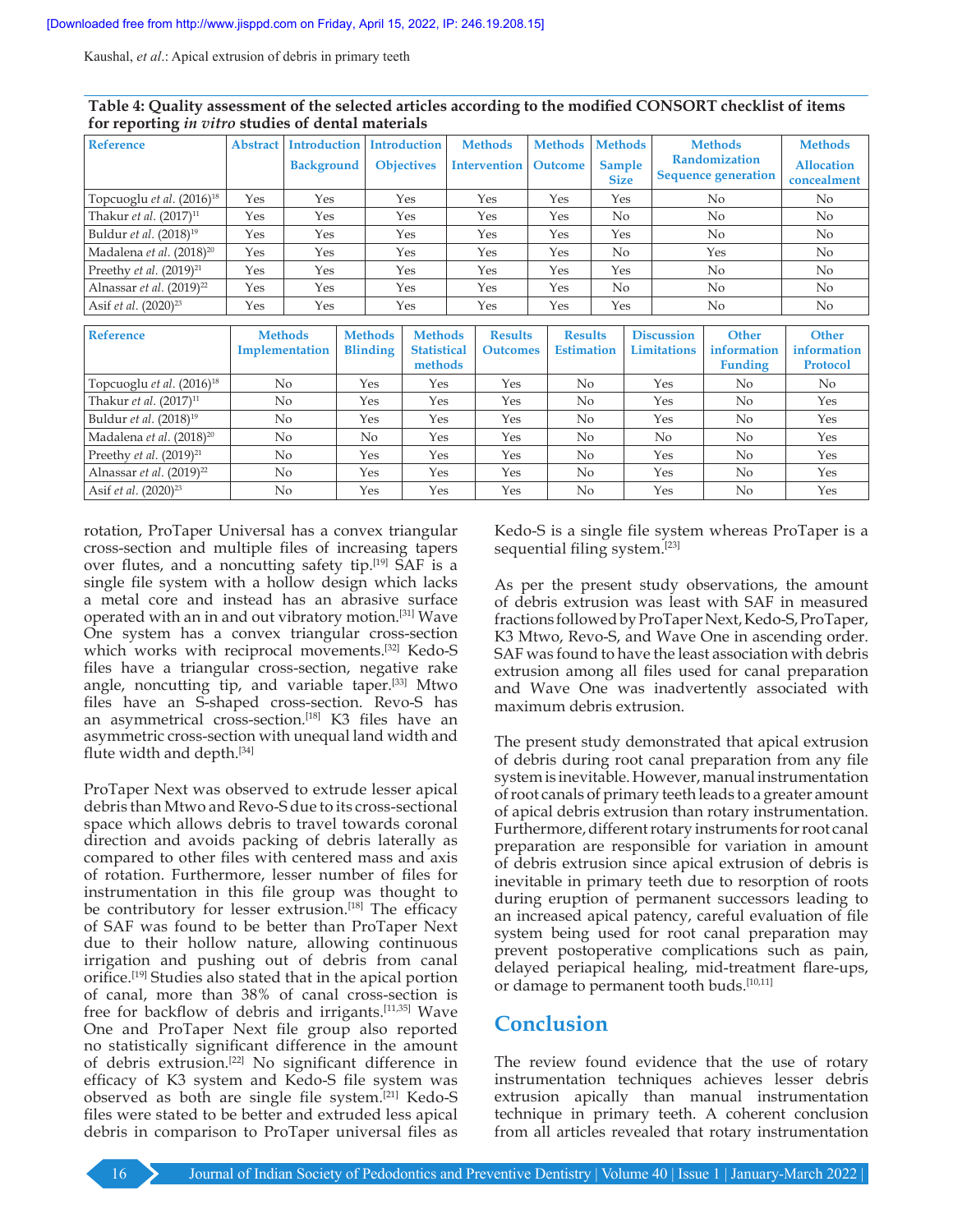of primary teeth with different rotary file systems leads to variation in the amount of apical extrusion of debris based on their cross‑section, number of files utilized for sequential canal preparation, and kinematics of each file on which they operate. SAF file system had the least debris extrusion among all included studied followed by ProTaper Next, Kedo‑S, ProTaper, K3, Mtwo, Revo-S, and Wave One in ascending order of effective control of apical debris extrusion upon instrumentation of primary root canals. SAF was found to be most efficacious in prevention of debris extrusion among all file groups studied.

#### **Acknowledgments**

We would like to acknowledge Dr. Shishir Punia and Dr. Nitesh Tewari for their support for better understanding of study methodology.

**Financial support and sponsorship** Nil.

#### **Conflicts of interest**

There are no conflicts of interest.

## **References**

- 1. Takushige T, Cruz EV, Asgor Moral A, Hoshino E. Endodontic treatment of primary teeth using a combination of antibacterial drugs. Int Endod J 2004;37:132‑8.
- 2. Pinky C, Shashibhushan KK, Subbareddy VV. Endodontic treatment of necrosed primary teeth using two different combinations of antibacterial drugs: An *in vivo* study. J Indian Soc Pedod Prev Dent 2011;29:121-7.
- 3. Bodur H, Odabaş M, Tulunoğlu O, Tinaz AC. Accuracy of two different apex locators in primary teeth with and without root resorption. Clin Oral Investig 2008;12:137‑41.
- 4. Nunes AC, Rocha MJ. Hydroxyl and calcium ions diffusion from endodontic materials through roots of primary teeth – *In vitro* study. J Appl Oral Sci 2005;13:187‑92.
- 5. Schilder H. Cleaning and shaping the root canal. Dent Clin North Am 1974;18:269-96.
- 6. Ruddle C. Cleaning and shaping the root canal system. In: Cohen S, Burns R, editors. Pathways of the Pulp. 8th ed. St.Louis, MO: Mosby; 2002. p. 231‑92.
- 7. Silva LA, Leonardo MR, Nelson‑Filho P, Tanomaru JM. Comparison of rotary and manual instrumentation techniques on cleaning capacity and instrumentation time in deciduous molars. J Dent Child (Chic) 2004;71:45‑7.
- 8. Barr ES, Kleier DJ, Barr NV. Use of nickel-titanium rotary files for root canal preparation in primary teeth. Pediatr Dent 2000;22:77‑8.
- 9. Nagaratna PJ, Shashikiran ND, Subbareddy VV. *In vitro*  comparison of NiTi rotary instruments and stainless steel manual instruments in root canal preparations of primary and permanent molar. J Indian Soc Pedod Prev Dent 2006;24:186‑91.
- 10. Kucukyilmaz E, Savas S, Saygili G, Uysal B. Evaluation of apically extruded debris and irrigant produced by different nickel-titanium instrument systems in primary teeth.

J Contemp Dent Pract 2015;16:864‑8.

- 11. Thakur B, Pawar AM, Kfir A, Neelakantan P. Extrusion of debris from primary molar root canals following instrumentation with traditional and new file systems. J Contemp Dent Pract 2017;18:1040‑4.
- 12. Adl A, Sahebi S, Moazami F, Niknam M. Comparison of apical debris extrusion using a conventional and two rotary techniques. Iran Endod J 2009;4:135‑8.
- 13. Onçağ O, Hoşgör M, Hilmioğlu S, Zekioğlu O, Eronat C, Burhanoğlu D. Comparison of antibacterial and toxic effects of various root canal irrigants. Int Endod J 2003;36:423‑32.
- 14. Koçak S, Koçak MM, Sağlam BC, Türker SA, Sağsen B, Er Ö. Apical extrusion of debris using self-adjusting file, reciprocating single-file, and 2 rotary instrumentation systems. J Endod 2013;39:1278‑80.
- 15. Zhang C, Liu J, Liu L. The influence of ProTaper and WaveOne on apically extruded debris: A systematic review and meta‑analysis. J Conserv Dent 2018;21:474‑80.
- 16. Moher D, Liberati A, Altman DG. Preferred reporting items for systematic reviews and meta‑ analysis; The PRISMA statement. Int J Surg 2010;8:336-41.
- 17. FaggionCM. Guidelines for Reporting Pre‑clinical *invitro* studies on dental materials. J Evid Based Dent Pract 2012;12:182‑9.
- 18. Topçuog˘ lu G, Topçuog˘ lu HS, Akpek F. Evaluation of apically extruded debris during root canal preparation in primary molar teeth using three different rotary systems and manual files. Int J Paediatr Dent 2016; 26:357‑63.
- 19. Buldur B, Hascizmeci C, Aksoy S, Nur Aydin M, Guvendi ON. Apical extrusion of debris in primary molar root canals using mechanical and manual systems. Eur J Paediatr Dent 2018;19:16‑20.
- 20. Madalena IR, Carneiro SV, Osório SdRG, Silva RdSBd, Gimenez T, Pinheiro SL, Imparato JCP. Assessment of extruded debris in primary molars comparing manual and reciprocating instrumentation. Pesq Bras Odontoped Clin Integr. 2018;17:e3767.
- 21. PreethyNA, JeevanandanG, GovindarajuL, Subramanian EMG. Comparative evaluation of apical debris extrusion upon use of rotary files and manual files for root canal instrumentation in primary teeth. J Clin Diag Res 2019;13:23-8.
- 22. Alnassar I, Alsafadi AS, Kouchaji C. Assessment of the apically extruded debris between a rotary system, a reciprocating system and hand files during the root canal instrumentation of the deciduous molars. Dent Med Probl 2019;56:53‑7.
- 23. Asif A, Jeevanandan G, Govindaraju L, Vignesh R, Subramanian GE. Comparative evaluation of extrusion of apical debris in primary anterior teeth using two different rotary systems and manual files: An *in vitro* study. Contemp Clin Dent 2019;10:512‑6.
- 24. Tanalp J, Güngör T. Apical extrusion of debris: A literature review of an inherent occurrence during root canal treatment. Int Endod J 2014;47:211‑21.
- 25. Myers GL, Montgomery S. A comparison of weights of debris extruded apically by conventional filing and Canal Master techniques. J Endod 1991;17:275‑9.
- 26. Surakanti JR, Venkata RC, Vemisetty HK, Dandolu RK, Jaya NK, Thota S, *et al.* Comparative evaluation of apically extruded debris during root canal preparation using ProTaper™, hyflex<sup>™</sup> and waveone<sup>™</sup> rotary systems. J Conserv Dent 2014;17:129‑32.
- 27. Beeson TJ, Hartwell GR, Thornton JD, Gunsolley JC.